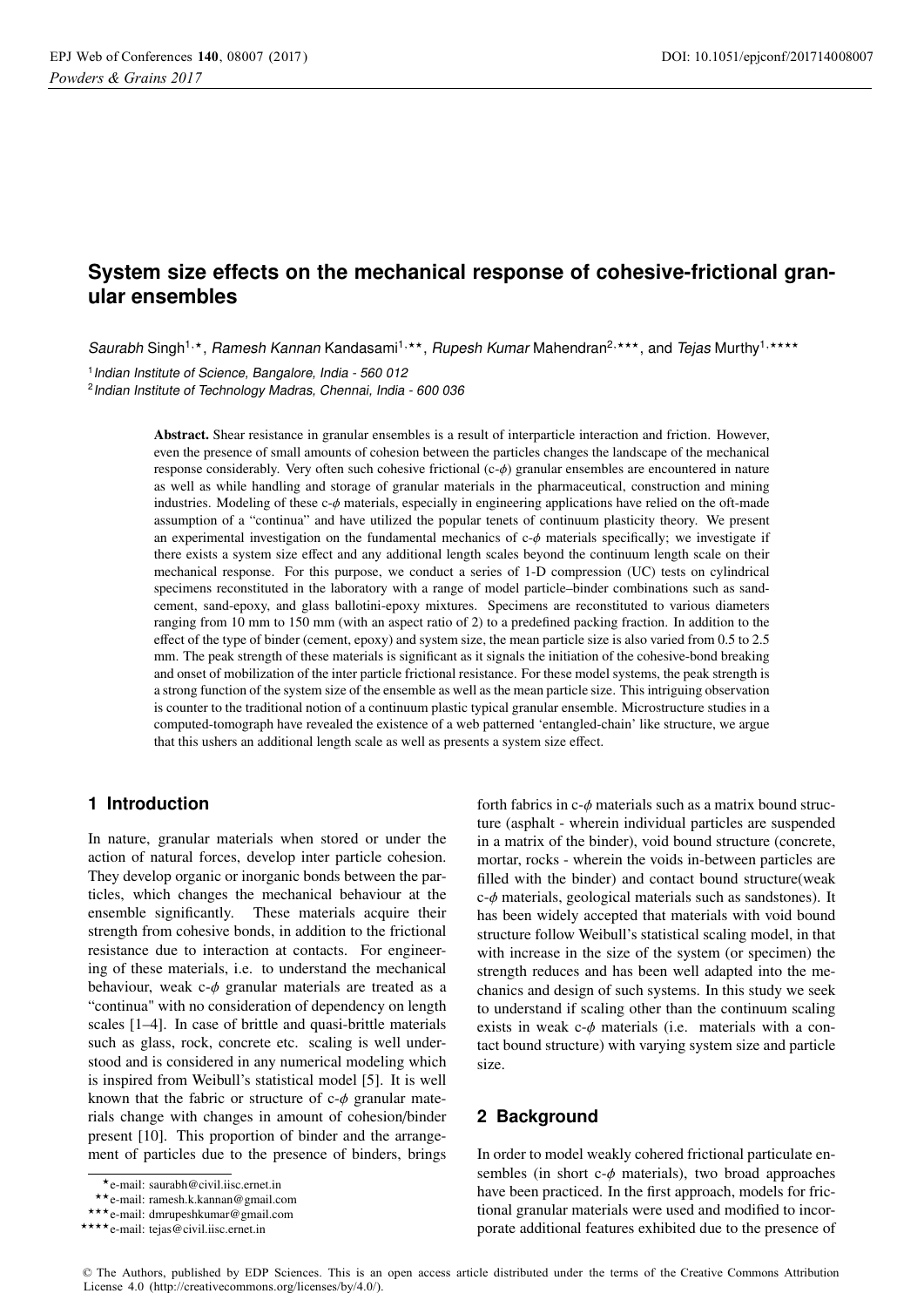a weak cohesion between the particles. In order to accomplish this, utilising the framework of the mathematical theory of continuum plasticity, the features of a plastic model are modified, i.e. the plastic potential function, yield function are modified to take care of cohesion by considering this cohesion as an additional confinement on the ensemble. In other words, the yield surface and plastic potential surfaces were translated along hydrostatic axis to include this cohesion or cementation in the material [3, 4]. While another approach has been less phenomenological, by observing the governing mechanism and the evolving mechanism in the inter particulate cohesion to reach failure [1, 2]. In a typical study of this kind, [1, 2] assumed that net load taken by the ensemble can be thought as a combination of resistance of particles at the contact and bonds which is true at both micro (inter particle) and macro (ensemble or continuum) levels. Separate elastic-plastic evolution laws were considered for two phases and then combined using the micro-mechanical equilibrium. The model parameters for such constitutive models were obtained by performing "continuum" elemental tests on cylindrical specimens of standard dimension (38x76mm). These elemental tests can be relied upon to provide an appropriate response of the material only if the response is that of a true or a typical "continuum material". In that, the overall mechanical response along with failure strength is not affected by changing the size of the system under consideration. This has been clearly documented through simulations and experiments for the case of a purely frictional granular material [6]. However, thus far, no study has thrown light if such continuum assumptions and scale independence is valid for these weak  $c-\phi$  materials (or materials with a contact bound structure). As stated earlier, in case of brittle and quasi brittle materials such as  $(c-\phi)$  material with void bound structure) concrete, rock show significant scaling in the strength of the material. With increase in specimen size, peak strength (failure strength) decreases. This appears akin to weibull's distribution which was initially coined for failure of a chain like structure with links. Where failure of a link is considered as failure of the entire chain. With increasing number of links probability of failure increases which resembles the behaviour of these quasi-brittle materials. That is, with increase in size of a specimen, the structural strength decreases (or the probability of failure increases). Bazant et al.[7] has provided an extension of this in a framework of fracture mechanics.

In recent times, discrete element simulations for weak  $c$ - $\phi$  materials have been carried out [8]. The results show a systematic transition from elastic behaviour followed by bond breakage which in turn leads to dilation, as a result of the frictional rearrangement of the particulates. A change in the stress distribution from web patterned force chains to columnar structure of force chains was also shown from these simulations. A computed tomographic scan image of an initial contact bound structure is shown in the figure 1.

# **3 Experimental**

In these experiments, we used two model granular materials - sand and glass ballotini and two materials for im-



Figure 1. Computed tomography image of a weakly cemented specimen (glass ballotini  $+1\%$  epoxy) showing a contact bound structure. The inset shows the chain like cemented structure



**Figure 2.** Artificially reconstituted weakly cemented (sand  $+4\%$ ) cement) with specimen/ system size varying from 150 to 10 mm dia keeping the particle size, density and aspect ratio constant

parting inter grain cohesion - cement and epoxy, in effect, we used three  $c-\phi$  systems sand+cement (cemented sand), sand+epoxy (SE) and glass beads+epoxy (GBE).

For the case of cemented sands, specimens were reconstituted by mixing quartzitic sand (specific gravity 2.65 and mean grain size 0.45 *mm*) with ordinary Portland cement (OPC) at a density of 1.4 g/*cc*. Three types of cemented sand specimens were prepared using 2%, 4%, and 8% OPC by weight of sand. For each specimen the ratio of height to diameter (aspect ratio) was kept constant at two. To understand the system size effect specimens with diameter of 10 *mm*, 20 *mm*, 38 *mm*, 100 *mm*, 150 *mm* were prepared. All the specimens were prepared to a desired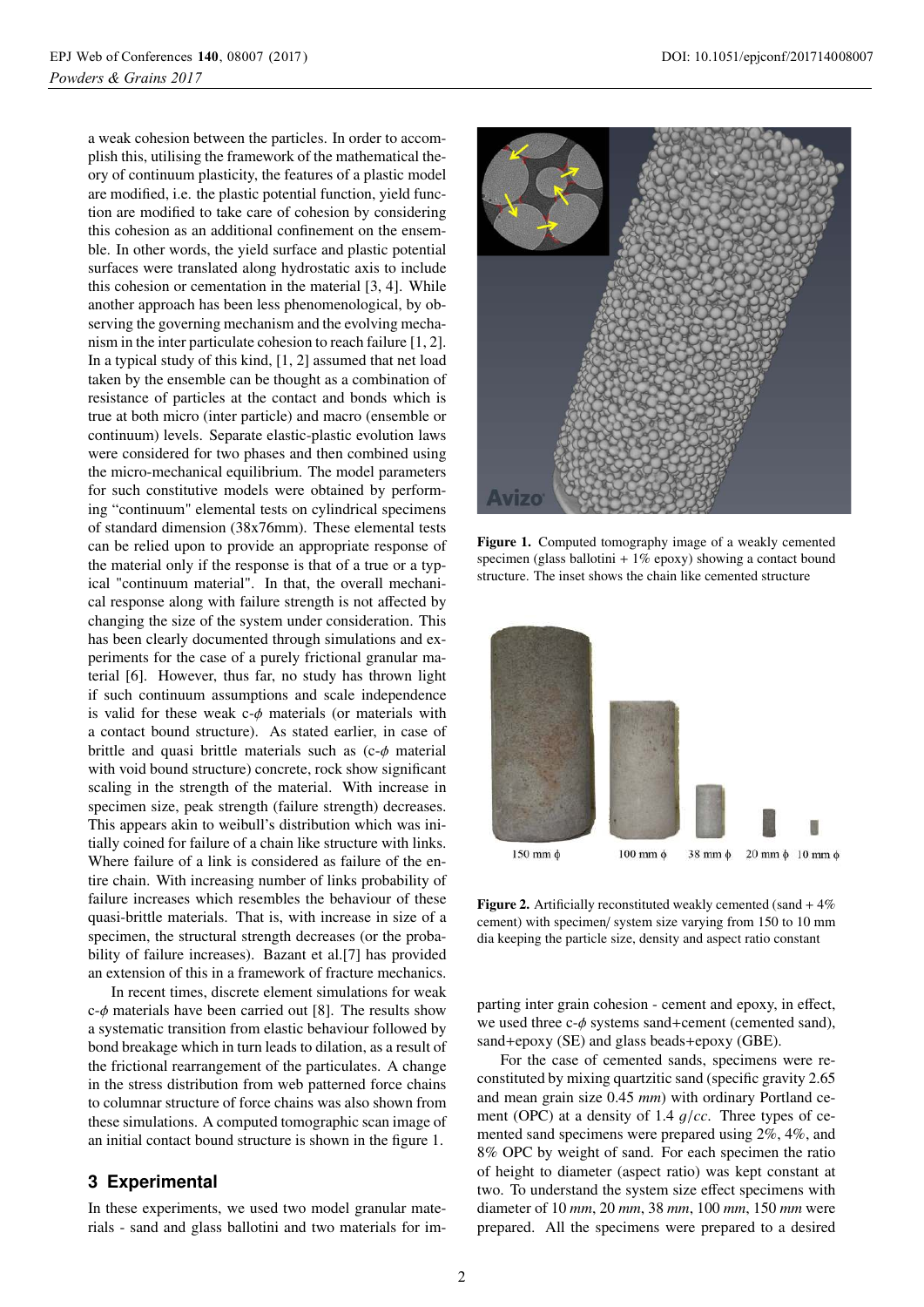

Figure 3. Artificially reconstituted weakly cemented (glass ballotini + 1% epoxy) specimens with particle size varying from 0.5 to 2.5 mm dia while keeping the system size and density constant

packing fraction and were cured under moist conditions to achieve a contact bound structure and a characteristic compressive strength. Figure 2 shows the prepared specimen at different diameters.

For GBE, specimens were prepared by thoroughly mixing glass beads (specific gravity  $2.5$ ) with  $1\%$  epoxy uniformly to create ensembles of density of 1.5 g/*cc*. Three types of specimens with particle diameter 0.5 *mm*, 1.0 *mm*, 2.5 *mm* were chosen to understand the particle size effect on the failure strength of weak  $c-\phi$  granular materials. Specimens were cured by heating in oven at 50◦*C* for 48 hours. Figure 3 shows the specimens prepared to study particle size effect. Similar procedure was followed to prepare SE specimen.

All the uniaxial compression tests were performed at a constant strain rate of 0.5% per min.



Figure 4. Stress strain response for cemented sand sample with specimen diameters of 10 *mm*, 20 *mm*, 38 *mm*

#### **4 Results**

A typical stress-strain plot is shown in figure 4 with varying specimen dimension (or with increasing number of



Figure 5. The peak strength increases with increase in the percentage of cementation as well as increase in the number of particles across the cross section or as the system size increases

particles) for SE specimen. The increase in specimen dimension not only reflects in the change of peak strength but also other features of stress behaviour such as elastic stiffness, failure stress, hardening, and softening are significantly affected. Other parameters such as mean particle size (0.45 *mm*), density (1.4 g/*cc*), binder content (4%) were kept constant for studying system size effect.

This effect of system size on cemented sand specimens was studied for various amounts of cohesion of 2%, 4%, 8%, it should be noted that even with increase in the binder content, a contact bound structure was ensured. A plot of peak strength with number of particles (or specimen dimension) is presented in figure 5 along with a linear fit for each binder content. With increase in binder content normalized peak strength with number of particles (slope of fit lines) increases. This linear fit can be interpreted as the number of particles directly controlling the failure strength.

Figure 6 shows a typical stress-strain curve for GBE with 2% binder content. For understanding the effect of particle size; the density of the ensemble, specimen dimension and binder content were kept constant. With increasing particle diameter the failure strength correspondingly decreases. We refer to this as the particle size effect. We further studied this by varying binder content, however, ensuring a contact based structure. A plot of peak strength is presented for 1% and 2% epoxy in figure 7. The peak strength is shown to increase with increasing number of particles and binder content. The normalized peak strength with number of particles appears to be constant. Similar results were obtained for sand+epoxy specimen with changing mean grain size.

## **5 Discussion**

Brown et. al [9] present a set of experiments on granular chains, especially highlighting the shear stiffening of